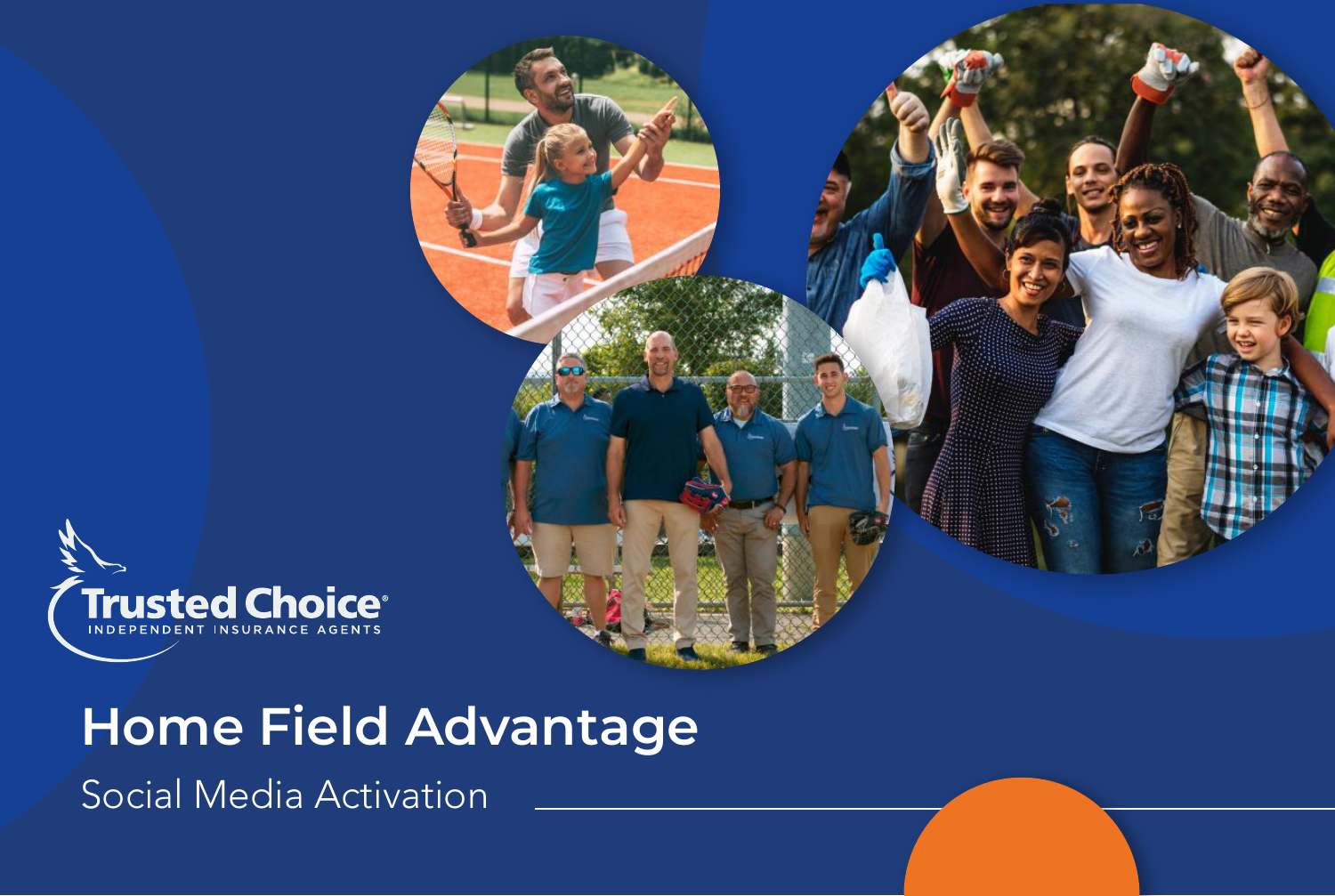### **Purpose**

Leverage the national MLB video ad to share examples of how Trusted Choice Independent Agents best serve customers through local insurance knowledge and community involvement. This is a fun way to showcase your agency as a local expert while leveraging the engagement opportunity from the star power of John Smoltz and a polished video explaining the benefits of using an IA.



# Agent Participation

Share the "Home Field Advantage" video ad to your social channels and add a personal note about your agency's strategic advantage (aka "home field advantage") including the hashtag #homefieldadvantage.

Suggested talking points:

Years in Business Unique Services

Awards **Community Involvement**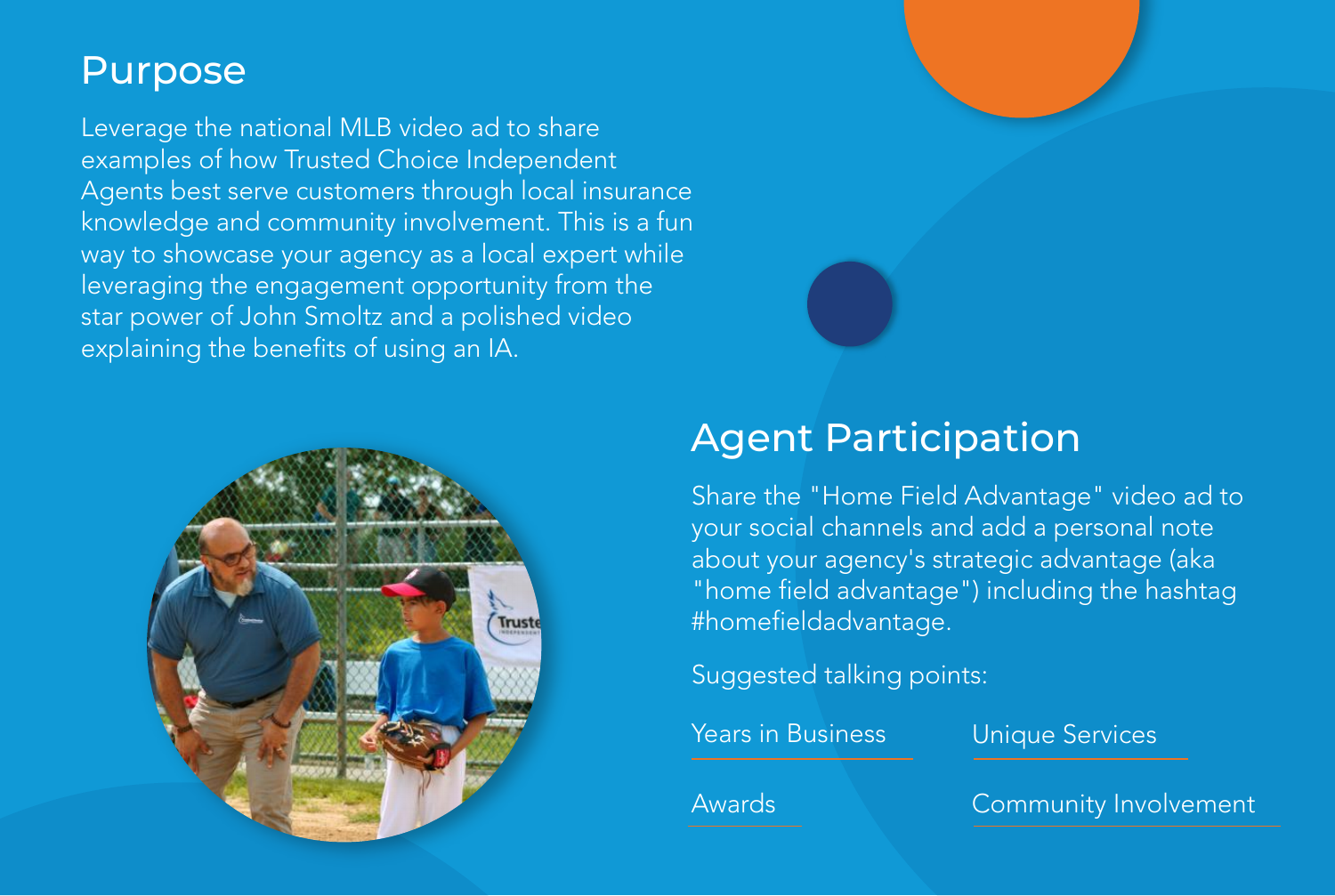### **Examples**

We have been serving the Tulsa area for 3 generations. We understand your needs and can help you keep what you love protected!

area for 40 years and love supporting youth sports! No one knows the local area like us.

#homefieldadvantage

#homefieldadvantage

We love Boston! We have been serving the

Share your post(s) any time before November 30, 2021

Albuquerque has been our home turf for 30 years! We are so proud to be named "Coolest Insurance Agency" last year. No one knows your insurance needs like us. #homefieldadvantage

Where can I find the Video?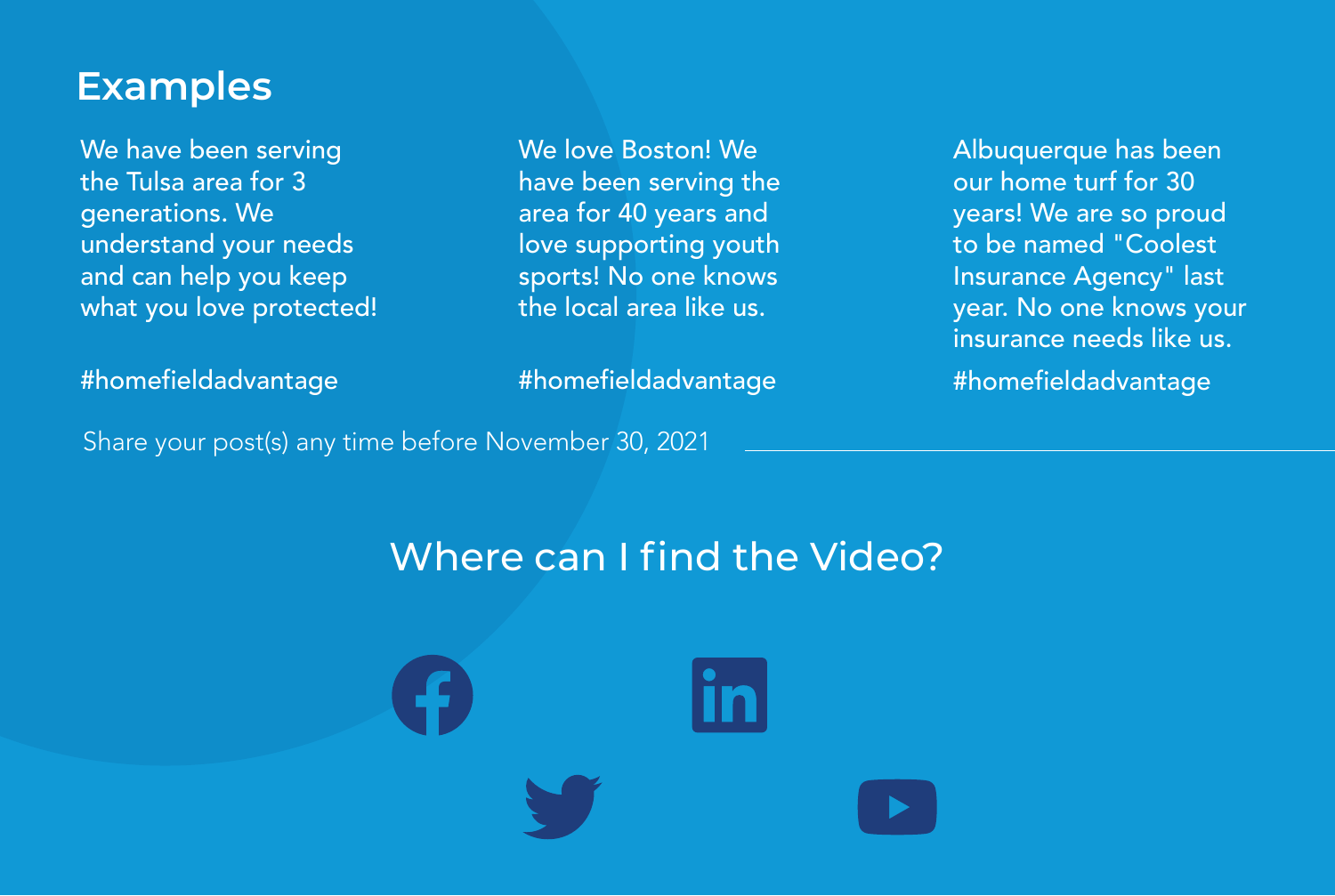## **Live Post Examples**

| $\bullet$<br>$III \approx 12:34$                                                                                                                                                                                                                                                                             | 100% |
|--------------------------------------------------------------------------------------------------------------------------------------------------------------------------------------------------------------------------------------------------------------------------------------------------------------|------|
| Kelley Smith<br>Director of Marketing<br>now + $\frac{a}{44}$<br>We have been serving the Tulsa area for 3 generations. We understand your needs<br>and can help you keep what you love protected! #homefieldadvantage                                                                                       |      |
| Trusted Choice, Inc.<br>1,300 followers<br>41m · 翻<br>Trusted Choice has hit the major league! Home field advantage clearly exists in<br>baseball. From the big leagues to the local level, it really makes a difference and<br>It's the same with insurance. Trusted Choice Independent Insurance  see more |      |
|                                                                                                                                                                                                                                                                                                              |      |